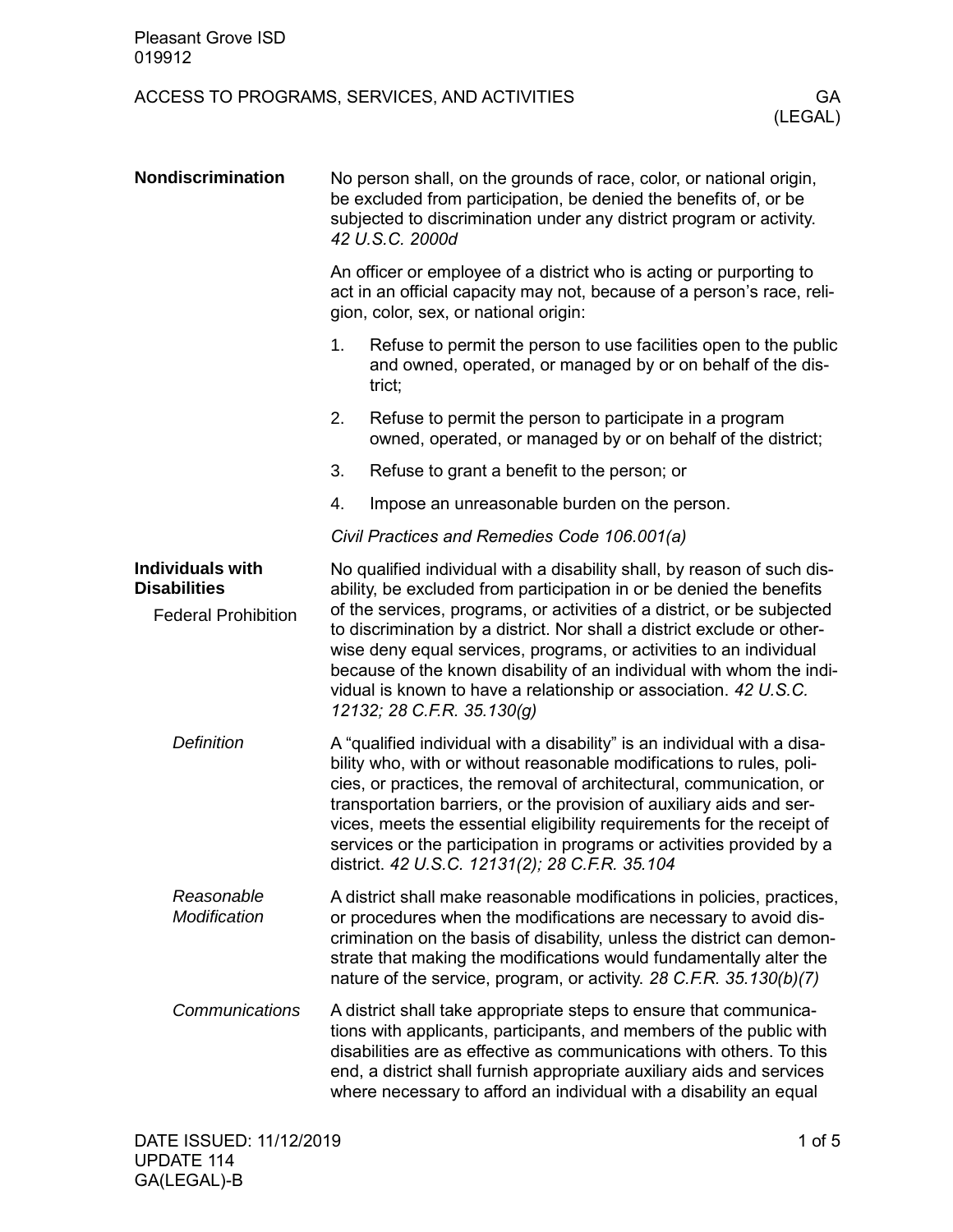## ACCESS TO PROGRAMS, SERVICES, AND ACTIVITIES GA

|                                       | opportunity to participate in, and enjoy the benefits of, a service,<br>program, or activity conducted by the district. In determining what<br>type of auxiliary aid or service is necessary, a district shall give pri-<br>mary consideration to the requests of the individual with disabili-<br>ties. 28 C.F.R. 35.160                                                                                                                                                                                                                                                                                                                                                                                                        |                                                                                                                                                                                                                                                                                                                                                                    |  |  |
|---------------------------------------|----------------------------------------------------------------------------------------------------------------------------------------------------------------------------------------------------------------------------------------------------------------------------------------------------------------------------------------------------------------------------------------------------------------------------------------------------------------------------------------------------------------------------------------------------------------------------------------------------------------------------------------------------------------------------------------------------------------------------------|--------------------------------------------------------------------------------------------------------------------------------------------------------------------------------------------------------------------------------------------------------------------------------------------------------------------------------------------------------------------|--|--|
| <b>Auxiliary Aids</b><br>and Services |                                                                                                                                                                                                                                                                                                                                                                                                                                                                                                                                                                                                                                                                                                                                  | "Auxiliary aids and services" includes:                                                                                                                                                                                                                                                                                                                            |  |  |
|                                       | 1.                                                                                                                                                                                                                                                                                                                                                                                                                                                                                                                                                                                                                                                                                                                               | Qualified interpreters, note-takers, transcription services, writ-<br>ten materials, assistive listening systems, and other effective<br>methods for making aurally delivered materials available to in-<br>dividuals with hearing impairments;                                                                                                                    |  |  |
|                                       | 2.                                                                                                                                                                                                                                                                                                                                                                                                                                                                                                                                                                                                                                                                                                                               | Qualified readers, taped texts, audio recordings, Braille mate-<br>rials, large print materials, or other effective methods for mak-<br>ing visually delivered materials available to individuals with<br>visual impairments;                                                                                                                                      |  |  |
|                                       | 3.                                                                                                                                                                                                                                                                                                                                                                                                                                                                                                                                                                                                                                                                                                                               | Acquisition or modification of equipment or devices; and                                                                                                                                                                                                                                                                                                           |  |  |
|                                       | 4.                                                                                                                                                                                                                                                                                                                                                                                                                                                                                                                                                                                                                                                                                                                               | Other similar services and actions.                                                                                                                                                                                                                                                                                                                                |  |  |
|                                       |                                                                                                                                                                                                                                                                                                                                                                                                                                                                                                                                                                                                                                                                                                                                  | 28 C.F.R. 35.104                                                                                                                                                                                                                                                                                                                                                   |  |  |
| Limits of<br>Required<br>Modification | A district is not required to take any action that it can demonstrate<br>would result in a fundamental alteration in the nature of a service,<br>program, or activity or in undue financial and administrative bur-<br>dens. Any decision that compliance with its responsibility to provide<br>effective communication for individuals with disabilities would fun-<br>damentally alter the service, program, or activity or unduly burden<br>a district shall be made by a board after considering all resources<br>available for use in funding and operating the program, service, or<br>activity. The decision shall be accompanied by a written statement<br>of the reasons for reaching that conclusion. 28 C.F.R. 35.164 |                                                                                                                                                                                                                                                                                                                                                                    |  |  |
| <b>Notice</b>                         | A district shall make available to applicants, participants, benefi-<br>ciaries, and other interested persons information regarding the pro-<br>visions of Title II of the Americans with Disabilities Act (ADA) and<br>its applicability to the services, programs, or activities of the district.<br>The information shall be made available in such manner as the<br>board and superintendent find necessary to apprise such persons<br>of the protections against discrimination assured them by the ADA.<br>28 C.F.R. 35.106                                                                                                                                                                                                |                                                                                                                                                                                                                                                                                                                                                                    |  |  |
| Compliance<br>Coordinator             |                                                                                                                                                                                                                                                                                                                                                                                                                                                                                                                                                                                                                                                                                                                                  | A district shall designate at least one employee to coordinate its ef-<br>forts to comply with and carry out its responsibilities under Title II of<br>the ADA, including any investigation of any complaint communi-<br>cated to it alleging its noncompliance or alleging any actions that<br>would be prohibited under the ADA. A district shall make available |  |  |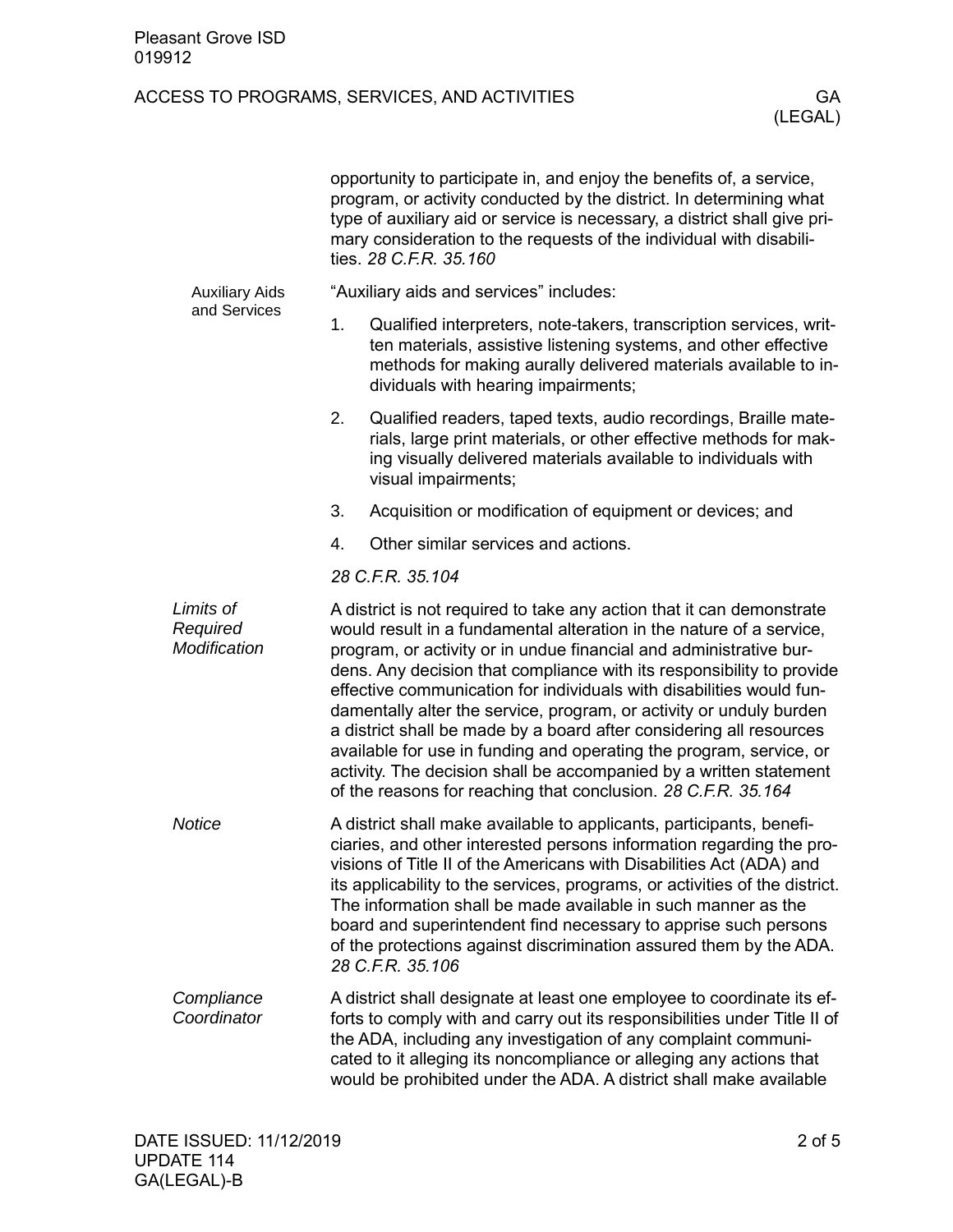| <b>Pleasant Grove ISD</b><br>019912           |                                                                                                                                                                                                                                                                                                                                                                                                                                                                                                                                                                                                                                                                                                                                                                                                            |               |  |  |
|-----------------------------------------------|------------------------------------------------------------------------------------------------------------------------------------------------------------------------------------------------------------------------------------------------------------------------------------------------------------------------------------------------------------------------------------------------------------------------------------------------------------------------------------------------------------------------------------------------------------------------------------------------------------------------------------------------------------------------------------------------------------------------------------------------------------------------------------------------------------|---------------|--|--|
|                                               | ACCESS TO PROGRAMS, SERVICES, AND ACTIVITIES                                                                                                                                                                                                                                                                                                                                                                                                                                                                                                                                                                                                                                                                                                                                                               | GA<br>(LEGAL) |  |  |
|                                               | to all interested individuals the name, office address, and tele-<br>phone number of the employee(s) so designated and shall adopt<br>and publish procedures for the prompt and equitable resolution of<br>complaints alleging any action that would be prohibited under the<br>ADA. 28 C.F.R. 35.107 [See DAA and GF]                                                                                                                                                                                                                                                                                                                                                                                                                                                                                     |               |  |  |
| <b>State Prohibition</b><br>Nondiscrimination | No person with a disability may be denied admittance to any public<br>facility in the state because of the person's disability. No person<br>with a disability may be denied the use of a white cane, assistance<br>animal, wheelchair, crutches, or other device of assistance.                                                                                                                                                                                                                                                                                                                                                                                                                                                                                                                           |               |  |  |
|                                               | The discrimination prohibited by this section includes a refusal to<br>allow a person with a disability to use or be admitted to any public<br>facility, a ruse or subterfuge calculated to prevent or discourage a<br>person with a disability from using or being admitted to a public fa-<br>cility and a failure to:                                                                                                                                                                                                                                                                                                                                                                                                                                                                                   |               |  |  |
|                                               | 1.<br>Comply with Government Code Chapter 469;                                                                                                                                                                                                                                                                                                                                                                                                                                                                                                                                                                                                                                                                                                                                                             |               |  |  |
|                                               | 2.<br>Make reasonable accommodations in policies, practices, and<br>procedures; or                                                                                                                                                                                                                                                                                                                                                                                                                                                                                                                                                                                                                                                                                                                         |               |  |  |
|                                               | 3.<br>Provide auxiliary aids and services necessary to allow the full<br>use and enjoyment of the public facility.                                                                                                                                                                                                                                                                                                                                                                                                                                                                                                                                                                                                                                                                                         |               |  |  |
| Regulations                                   | Regulations relating to the use of public facilities by any designated<br>class of persons from the general public may not prohibit the use of<br>particular public facilities by persons with disabilities who, except<br>for their disabilities or use of assistance animals or other devices<br>for assistance in travel, would fall within the designated class                                                                                                                                                                                                                                                                                                                                                                                                                                        |               |  |  |
|                                               | Human Resources Code 121.003(c)-(e)                                                                                                                                                                                                                                                                                                                                                                                                                                                                                                                                                                                                                                                                                                                                                                        |               |  |  |
| <b>Religious Freedom</b>                      | A district may not substantially burden a person's free exercise of<br>religion, unless it is acting in furtherance of a compelling govern-<br>mental interest and has used the least restrictive means of further-<br>ing that interest. Civil Practice and Remedies Code 110.003 [See<br>also DAA and FB]                                                                                                                                                                                                                                                                                                                                                                                                                                                                                                |               |  |  |
|                                               | A district may not penalize or withhold benefits or privileges, includ-<br>ing tax exemptions or governmental contracts, grants, or licenses,<br>from a religious organization, an organization supervised or con-<br>trolled by or in connection with a religious organization, an individ-<br>ual employed by a religious organization while acting in the scope<br>of that employment, or a clergy or minister, because the organiza-<br>tion or individual refuses to solemnize any marriage or provide ser-<br>vices, accommodations, facilities, goods, or privileges for a pur-<br>pose related to the solemnization, formation, or celebration of any<br>marriage if the action would cause the organization or individual to<br>violate a sincerely held religious belief. Family Code 2.601-.602 |               |  |  |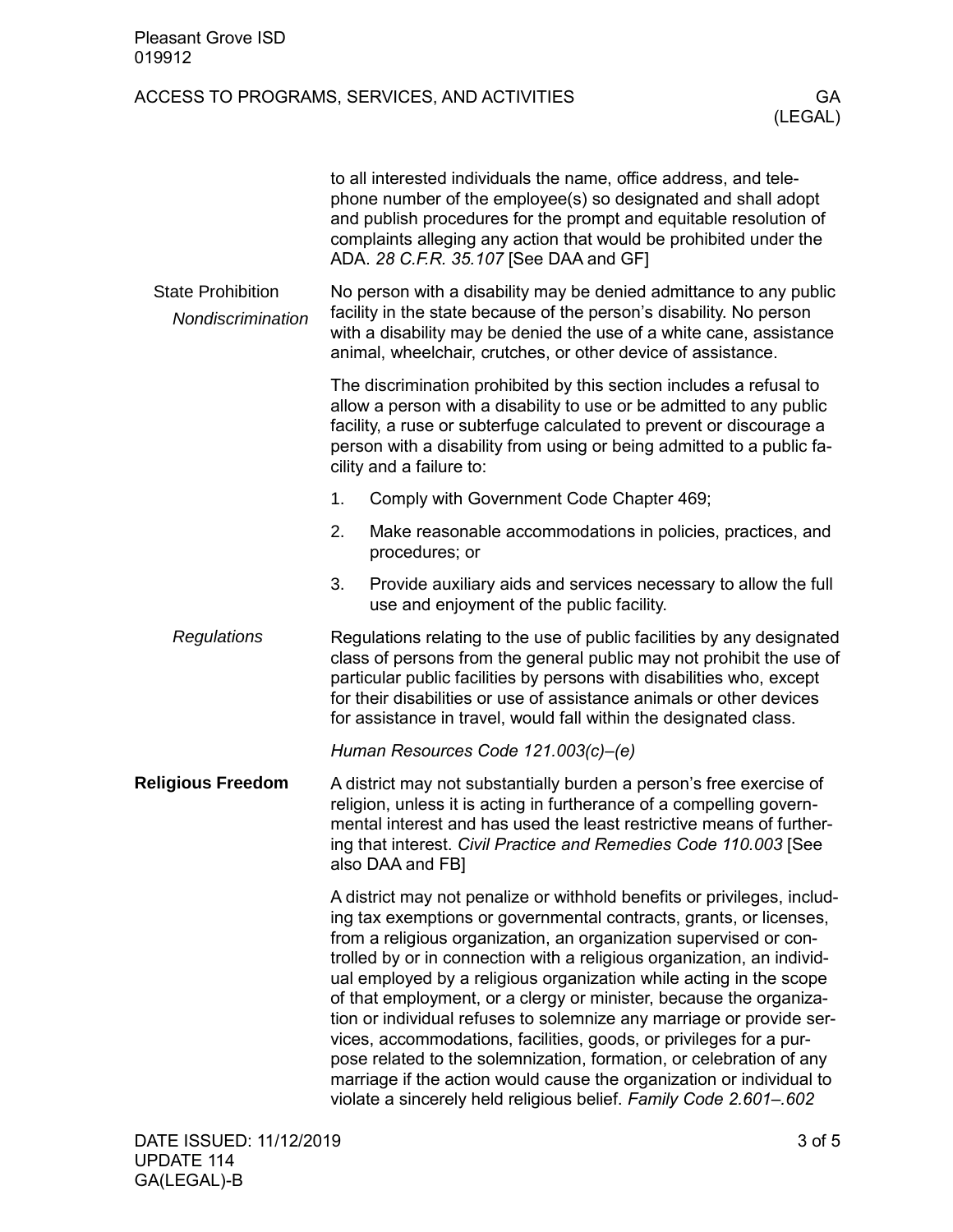| <b>Pleasant Grove ISD</b><br>019912 |                                                                                                                                                                                                                                                                                     |                                                                                                                                                                                                                                             |  |  |
|-------------------------------------|-------------------------------------------------------------------------------------------------------------------------------------------------------------------------------------------------------------------------------------------------------------------------------------|---------------------------------------------------------------------------------------------------------------------------------------------------------------------------------------------------------------------------------------------|--|--|
|                                     |                                                                                                                                                                                                                                                                                     | ACCESS TO PROGRAMS, SERVICES, AND ACTIVITIES<br>GA<br>(LEGAL)                                                                                                                                                                               |  |  |
| <b>Adverse Action</b><br>Prohibited | Notwithstanding any other law, a district may not take any adverse<br>action against any person based wholly or partly on the person's<br>membership in, affiliation with, or contribution, donation, or other<br>support provided to a religious organization. Gov't Code 2400.002 |                                                                                                                                                                                                                                             |  |  |
| <b>Definitions</b>                  |                                                                                                                                                                                                                                                                                     | "Adverse action" means any action taken by a district to:                                                                                                                                                                                   |  |  |
|                                     | 1.                                                                                                                                                                                                                                                                                  | Withhold, reduce, exclude, terminate, or otherwise deny any<br>grant, contract, subcontract, cooperative agreement, loan,<br>scholarship, license, registration, accreditation, employment,<br>or other similar status from or to a person; |  |  |
|                                     | 2.                                                                                                                                                                                                                                                                                  | Withhold, reduce, exclude, terminate, or otherwise deny any<br>benefit provided under a benefit program from or to a person;                                                                                                                |  |  |
|                                     | 3.                                                                                                                                                                                                                                                                                  | Alter in any way the tax treatment of, cause any tax, penalty,<br>or payment assessment against, or deny, delay, or revoke a<br>tax exemption of a person;                                                                                  |  |  |
|                                     | 4.                                                                                                                                                                                                                                                                                  | Disallow a tax deduction for any charitable contribution made<br>to or by a person;                                                                                                                                                         |  |  |
|                                     | 5.                                                                                                                                                                                                                                                                                  | Deny admission to, equal treatment in, or eligibility for a de-<br>gree from an educational program or institution to a person; or                                                                                                          |  |  |
|                                     | 6.                                                                                                                                                                                                                                                                                  | Withhold, reduce, exclude, terminate, or otherwise deny ac-<br>cess to a property, educational institution, speech forum, or<br>charitable fundraising campaign from or to a person.                                                        |  |  |
|                                     | "Benefit program" means any program administered or funded by a<br>governmental entity or federal agency that provides assistance in<br>the form of payments, grants, loans, or loan guarantees.                                                                                    |                                                                                                                                                                                                                                             |  |  |
|                                     | "Person" has the meaning assigned by Government Code 311.005,<br>except the term does not include:                                                                                                                                                                                  |                                                                                                                                                                                                                                             |  |  |
|                                     | 1.                                                                                                                                                                                                                                                                                  | An employee of a governmental entity acting within the em-<br>ployee's scope of employment;                                                                                                                                                 |  |  |
|                                     | 2.                                                                                                                                                                                                                                                                                  | A contractor of a governmental entity acting within the scope<br>of the contract; or                                                                                                                                                        |  |  |
|                                     | 3.                                                                                                                                                                                                                                                                                  | An individual or a medical or residential custodial health-care<br>facility while the individual or facility is providing medically<br>necessary services to prevent another individual's death or<br>imminent serious physical injury.     |  |  |
|                                     |                                                                                                                                                                                                                                                                                     | "Religious organization" means an organization that is a religious<br>organization under Civil Practice and Remedies Code 110.011(b).                                                                                                       |  |  |
|                                     |                                                                                                                                                                                                                                                                                     | Gov't Code 2400.001                                                                                                                                                                                                                         |  |  |